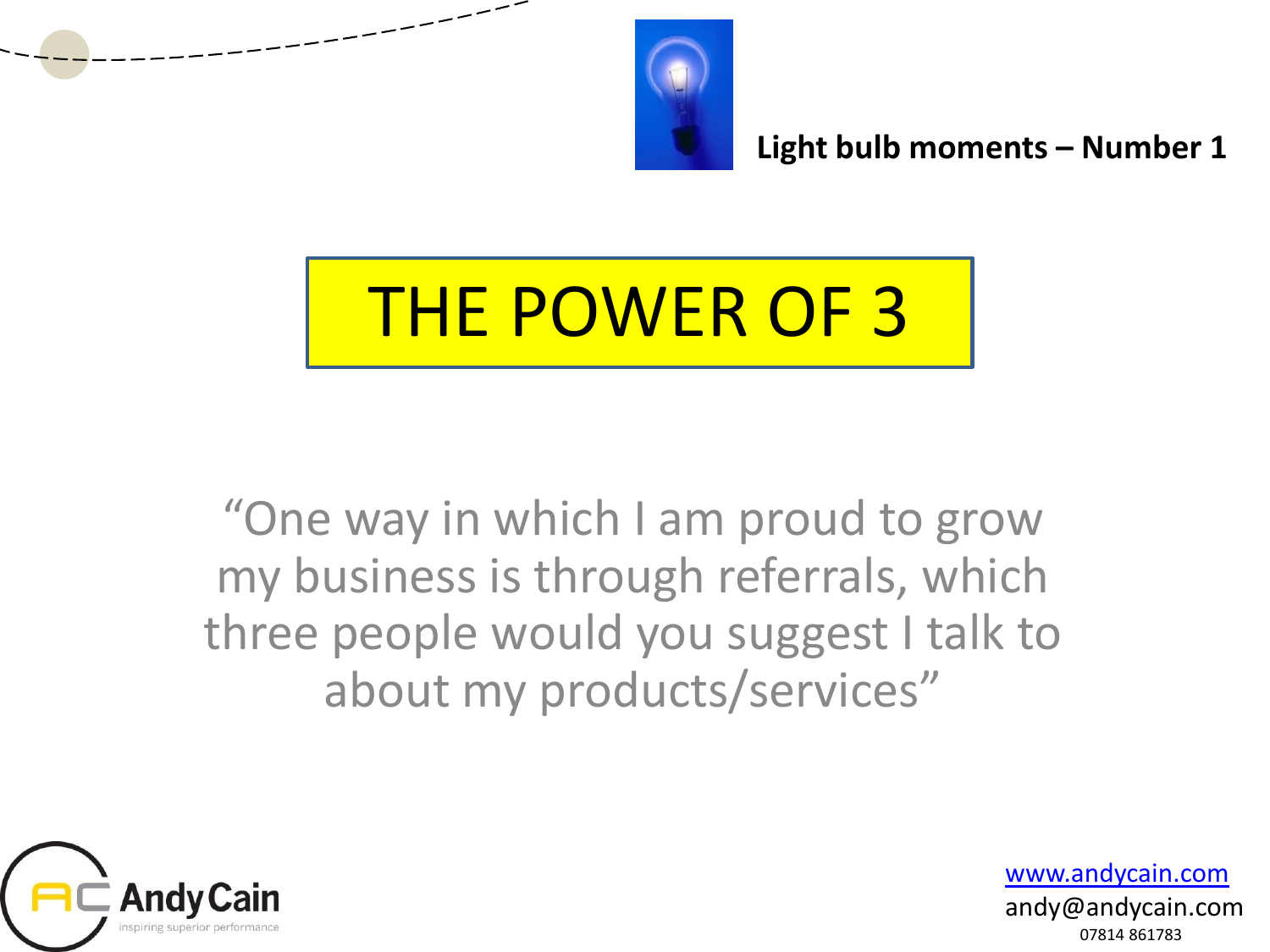Light bulb moment No1 suggests a technique which is very often used by marketeers when creating a strap line for a company. People have a very good recall for anything which is grouped in three's. This was taught to us at an early age when we were told nursery rhymes like — the 3 Billy goats gruff; 3 blind mice; 3 little pigs, Goldilocks and the 3 bears. As a result the recall of 3 was well developed.

Companies use this technique when creating a strap line for their business so that we remember them and can recall what they represent. Some examples are:

"*Just do it" - Nike; "Finger lickin good" - KFC; "A Mars a day helps you work, rest & play" - Mars; "Every little helps"—Tesco; "Beans means Heinz" - Heinz.*

So if we know that this technique works then we can use it when asking for referrals. Just imagine how powerful this technique could be for you. Even if for example you only currently have 10 customers, then by using this technique you could create 30 extra good quality referrals from an existing happy customer base. A referral from a happy customer will speak volumes to prospective customers.

If you think you would benefit from a 1-1 with Andy, or know anybody else who may also benefit then please call or pass on his details. If you would like to discuss any of the courses which are on offer or would like to discuss something more in line with your business development requirements then please give us a call – thank you.

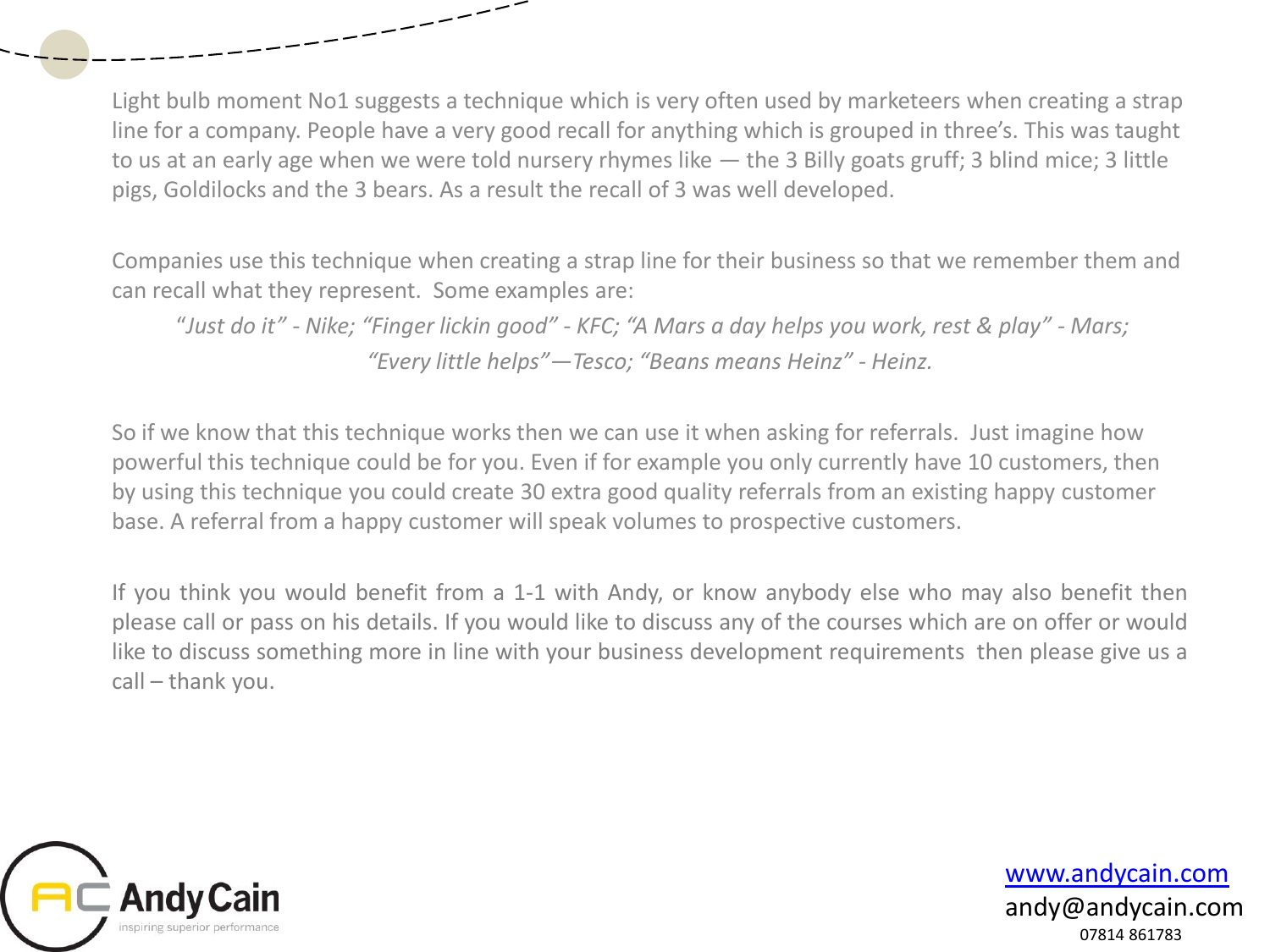

## The Decision Making Unit.



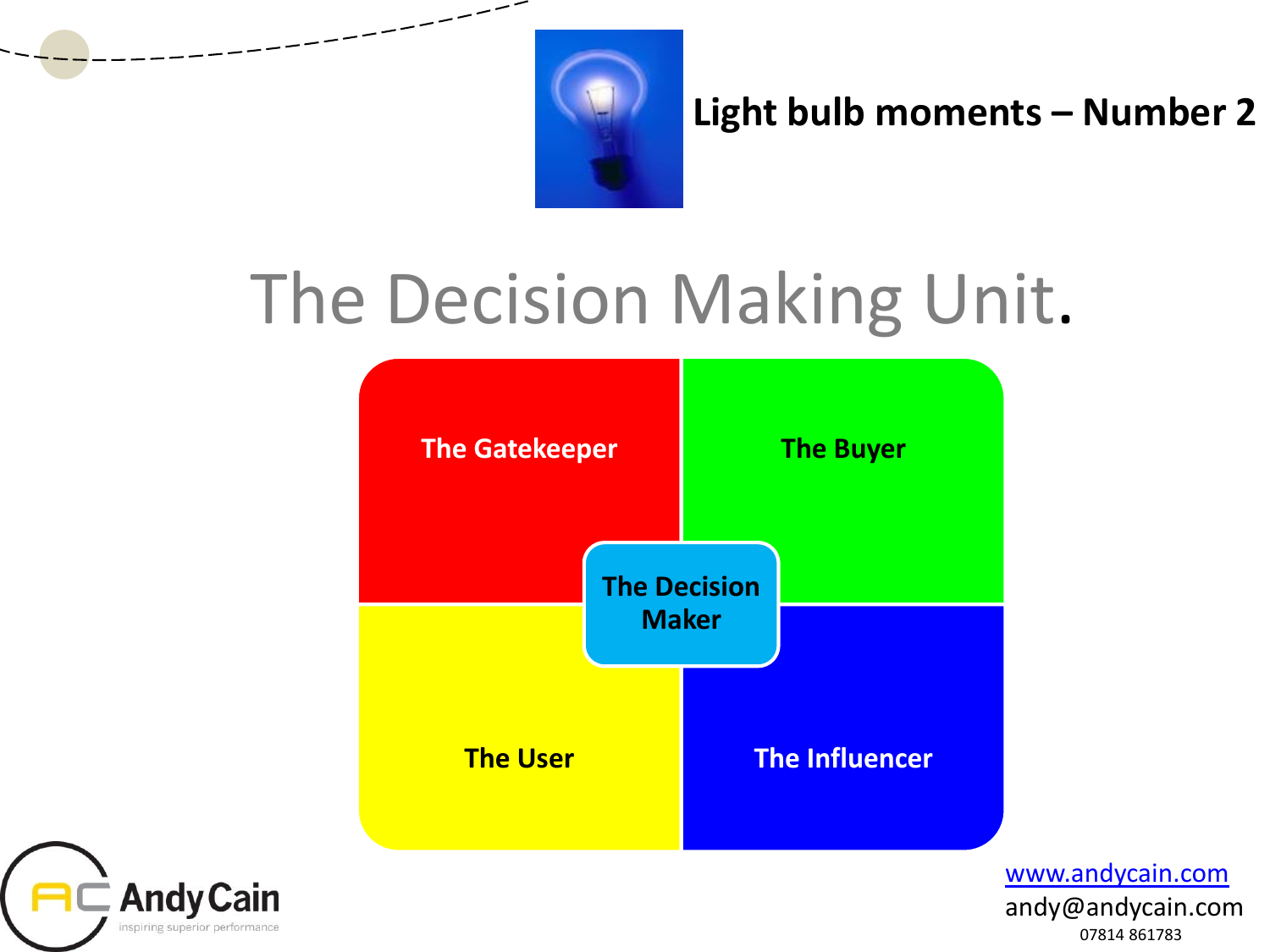As sellers we often target the decision maker when we are trying to develop an interest in our product or service. However, the decision maker is often one of the most difficult people to get to speak with. So, if you are constantly banging your head against a brick wall and fed up of all the rejection you are getting then try making contact with a different set of people and see how they can help get you in front of the decision maker.

**The Decision Maker** – usually is the person with the authority and budget.

**The Gatekeeper** – very often a receptionist or a PA, these people ARE VERY IMPORTANT in an organisation. You must treat them with the respect they deserve and find out how they can help you get in front of the decision maker. The Gatekeeper is very often a great source of information.

**The Influencer** – usually somebody within the organisation who does not have the authority to make a decision but has a lot of credibility with the decision maker. If you can identify these people, show them how you can support their business and find out how together you can go and talk to their boss about what you have to offer then you will find it is often an easier route to the decision maker.

**The User** – these are the people who usually place the orders. As they usually have relationships with their favourite suppliers, its best to get them on your side and show them how you will make their life easier. The last thing that you want them to do is set you up to fail with your first order.

**The Buyer** – if somebody has 'buyer' or 'procurement' in their title you really need to find out what their role is within the decision making process. They may have the authority to make a decision or they may have been asked by the decision maker to find the best 3 suppliers and then make a recommendation to the decision maker. If the later is the case then you need to treat them as an influencer.

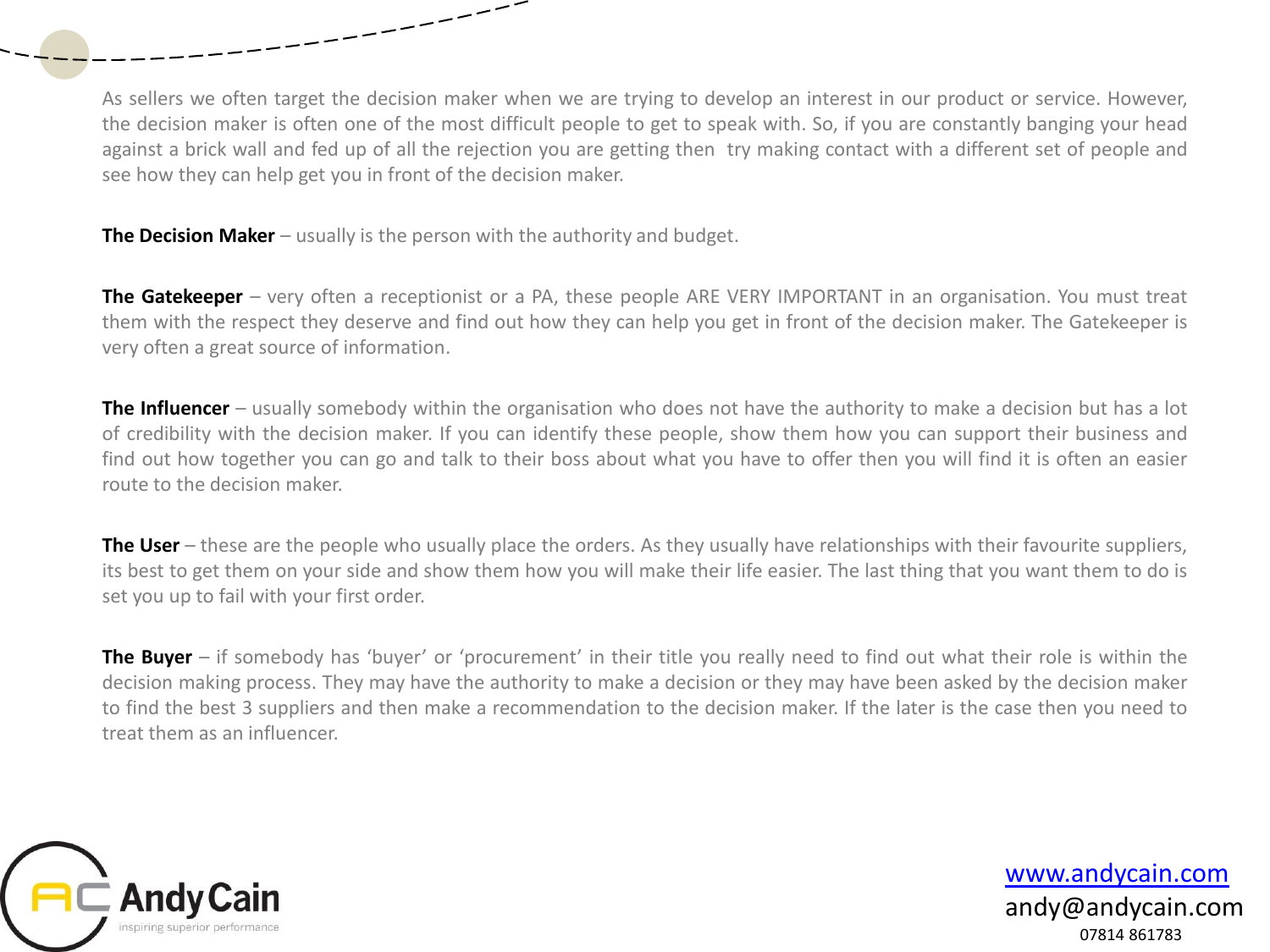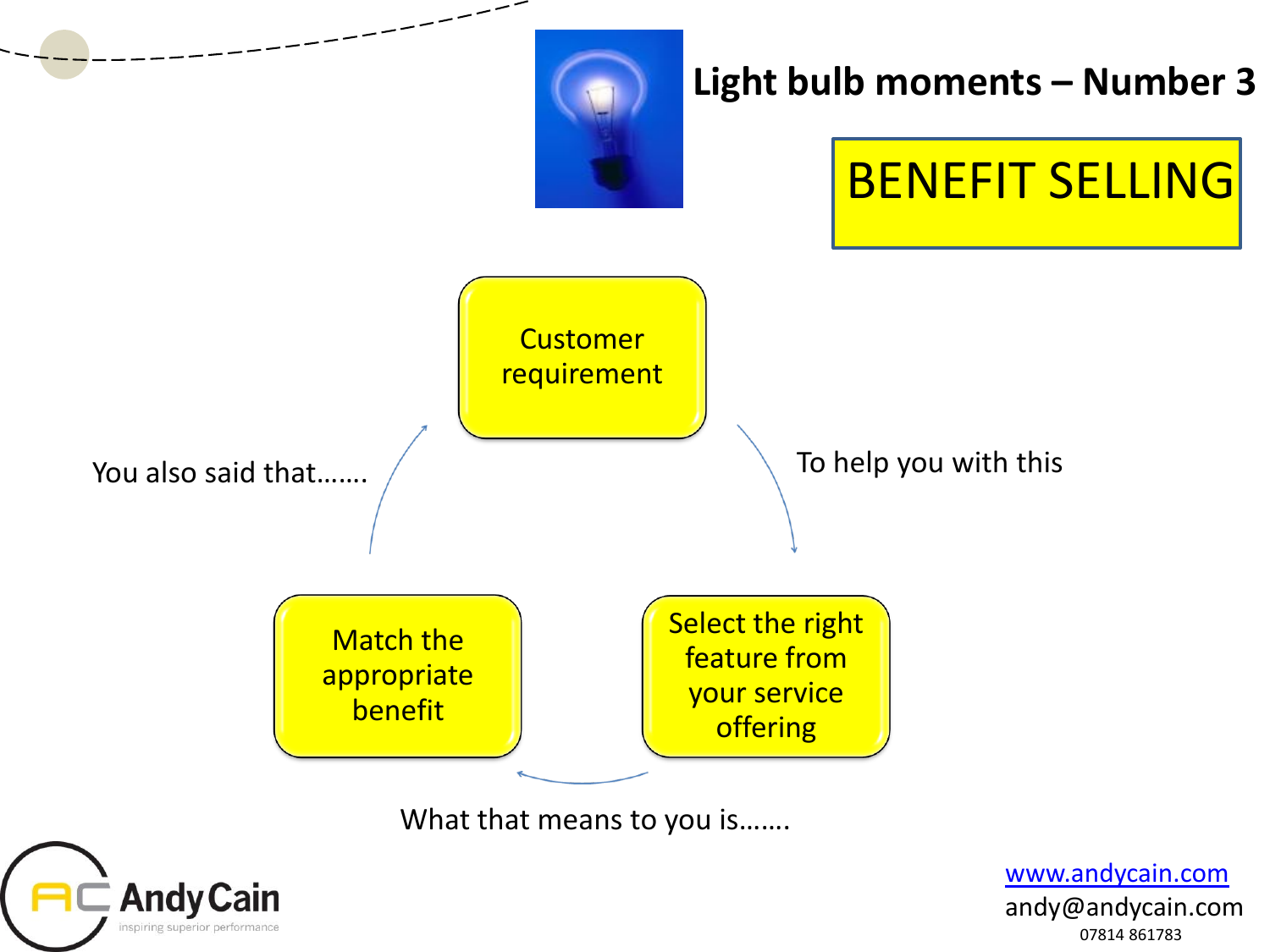To help your customers understand more about the service which you can deliver, you would need to position some of the features and benefits of the products or service which you offer.

• The definition of a **FEATURE** is a fact about the product or service.

\_\_\_\_\_\_\_\_\_

• The definition of a **BENEFIT** is what that fact about the product or service will do for the customer.

Herein lies the problem, most sellers tend to sell the feature not the benefit…otherwise know as "feature dumping". The secret is to make sure that your customer knows exactly what they are going to get and how it will add value to their business. It is important that you can pick the most appropriate features based on your understanding of the customer's needs and link them into an appropriate benefit and give the customer something to get excited about.

To ensure that as sellers we get this right far more than we get it wrong we can use "link phrases" to signal to the customer exactly what they are going to get.

To link the customers requirement in to a feature we would say something like *"to help you with that…",* this technique signals to the customer that we can help them out.

Taking this to the next stage and positioning the benefit you would use a link phrase such as *"what that really means to you is…"*. The customer now gets to recognise the value they are going to get out of your product or service.

**Remember, customers, people like you and me, don't buy features, they buy BENEFITS.**

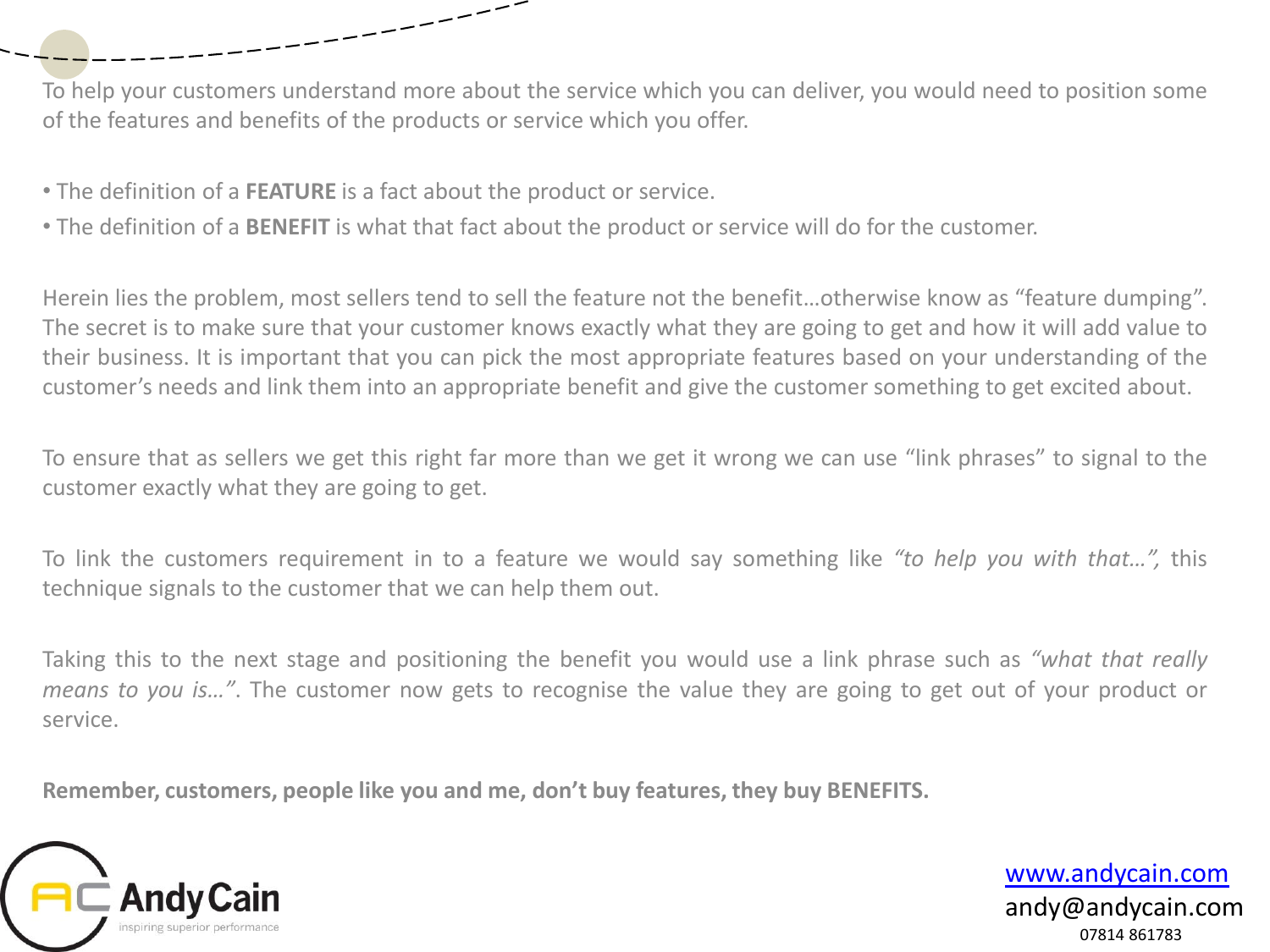

Stage 1: **Compared to what?**

- need to find out who you are being compared with
- what they are offering

#### Stage 2: **How much are we talking about?**

- get to the facts
- the detail of their proposal, like for like costs

#### Stage 3: **Express the difference**

- what is the difference with the price/service/quality
- challenge your customer on where they see the difference

#### Stage 4: **Sell the difference**

- between your charges

[www.andycain.com](http://www.andycain.com/) andy@andycain.com 07814 861783



**Andy Cain**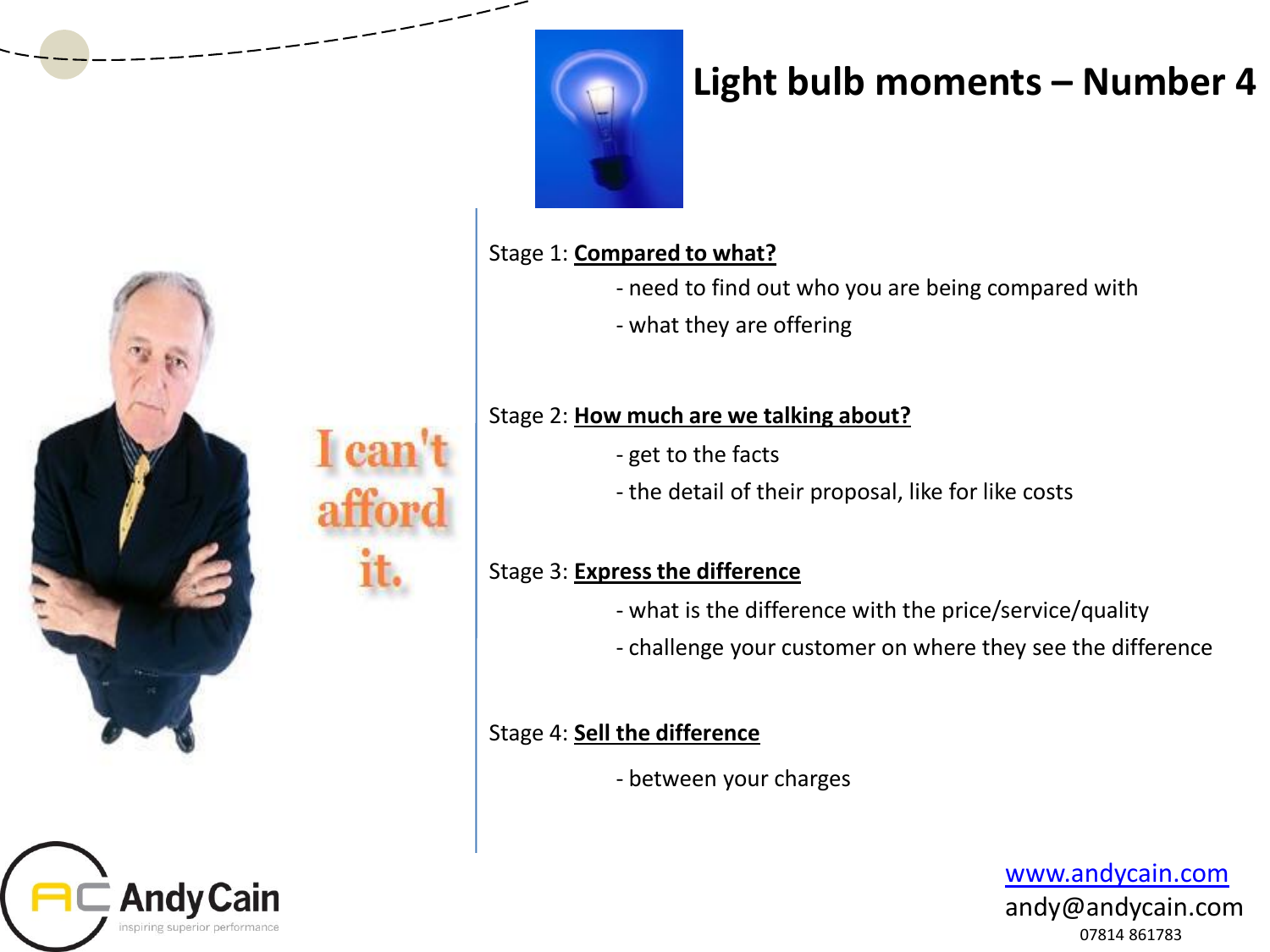Positioning your price to your customer is a technique which once mastered becomes very effective and can help you to maintain some of your margin which otherwise may have to be given away.

The first thing to consider is don't be bullied into giving your price at the start of the meeting/conversation. Always position your price when your "why buys" outweigh the price, in other words when the benefits and value to the customer outweighs the price. Generally this can only be done at the end of a conversation.

If you are told you are too expensive then this technique can work very well for most businesses:

----------

- **1. Compared to what** you need to know what you are being compared to, who you are being compared with, what they are offering, how does this fit the customers needs now and for the future, what problems they currently have, the implications of those problems on their business etc.
- **2. How much are we talking about?** it's here we need to get to the nitty gritty of price, how much are they being charged or quoted.
- **3. Express the difference –** what is meant here is what is the difference in price between your price and their price. The difference here should always be identified in pounds and pence. E.g. *"so Mr Customer we are about a difference of £xx".*
- **4. Sell the difference** if you think about it, your competitor has done you a favour here. For example, if your selling price is £100 and your customer is saying that they can pay £90 from a competitor, what they are actually saying is that they are happy to pay £90 of your £100…they only have a problem with additional £10. YOU THEREFORE DO NOT HAVE TO RE-SELL YOUR £100. You only have to sell all the additional benefits of your product or service and show you customer how you can solve or their problems for an additional investment of £10.

It's much easier to sell the difference than to try and re-sell the whole amount.

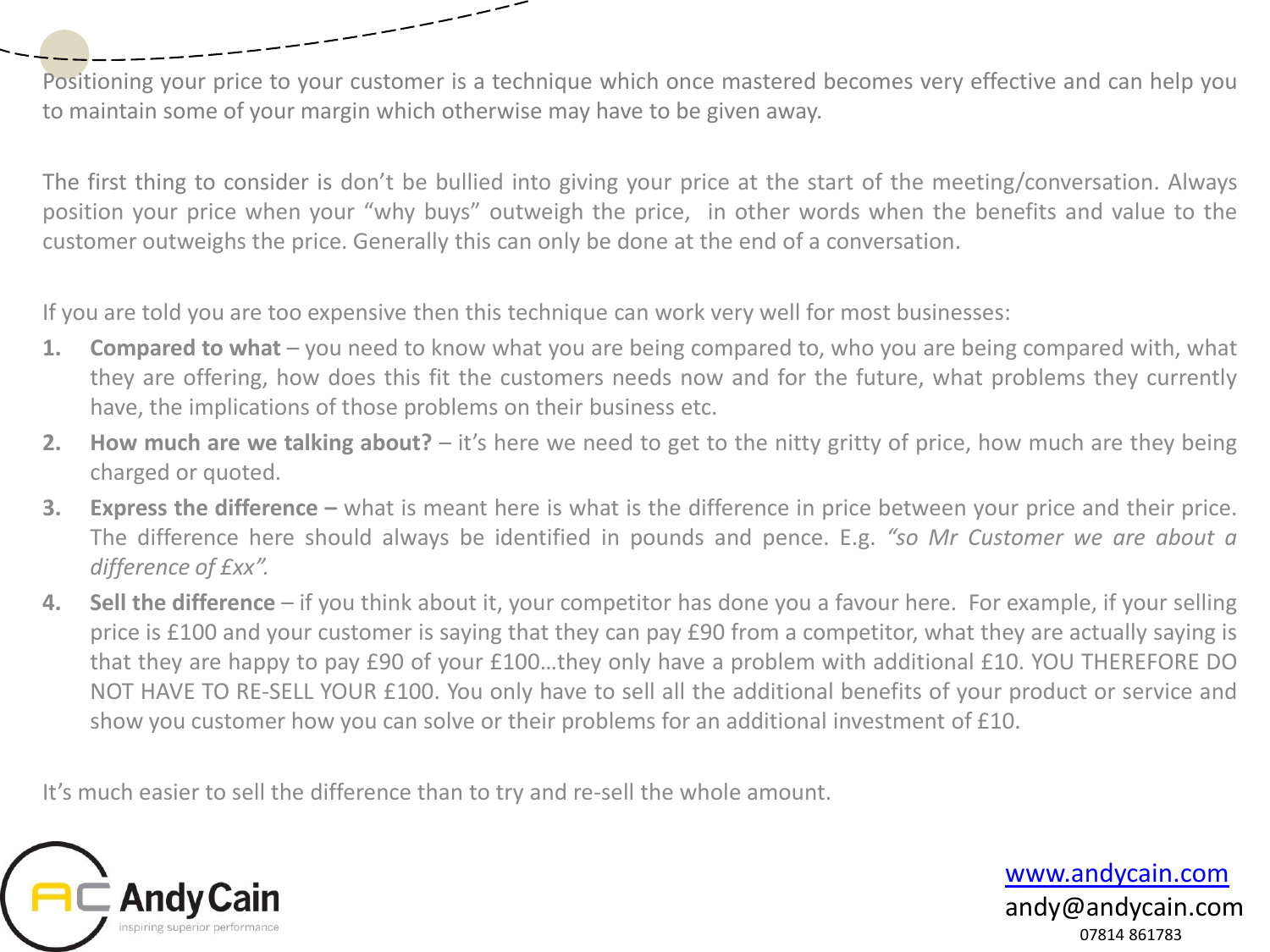

### **Negotiation techniques**

- **1). Only negotiate when the sale is conditionally agreed**
- **2). Aim high – as high as you can defend**
- **3).** Let the other party go first Where, When, How.
- **4). Have a "win – win" mindset**
- **5). Don't counter propose immediately**
- **6). Negotiate in odd numbers**
- **7). Consider what the other party if likely to ask for**
- **8). Set yourself some limits – optimum/desirable/essential**
- **9). Give away your lowest value concession first but the highest value concession to the client**

**10). If it's not right for you….say no!**



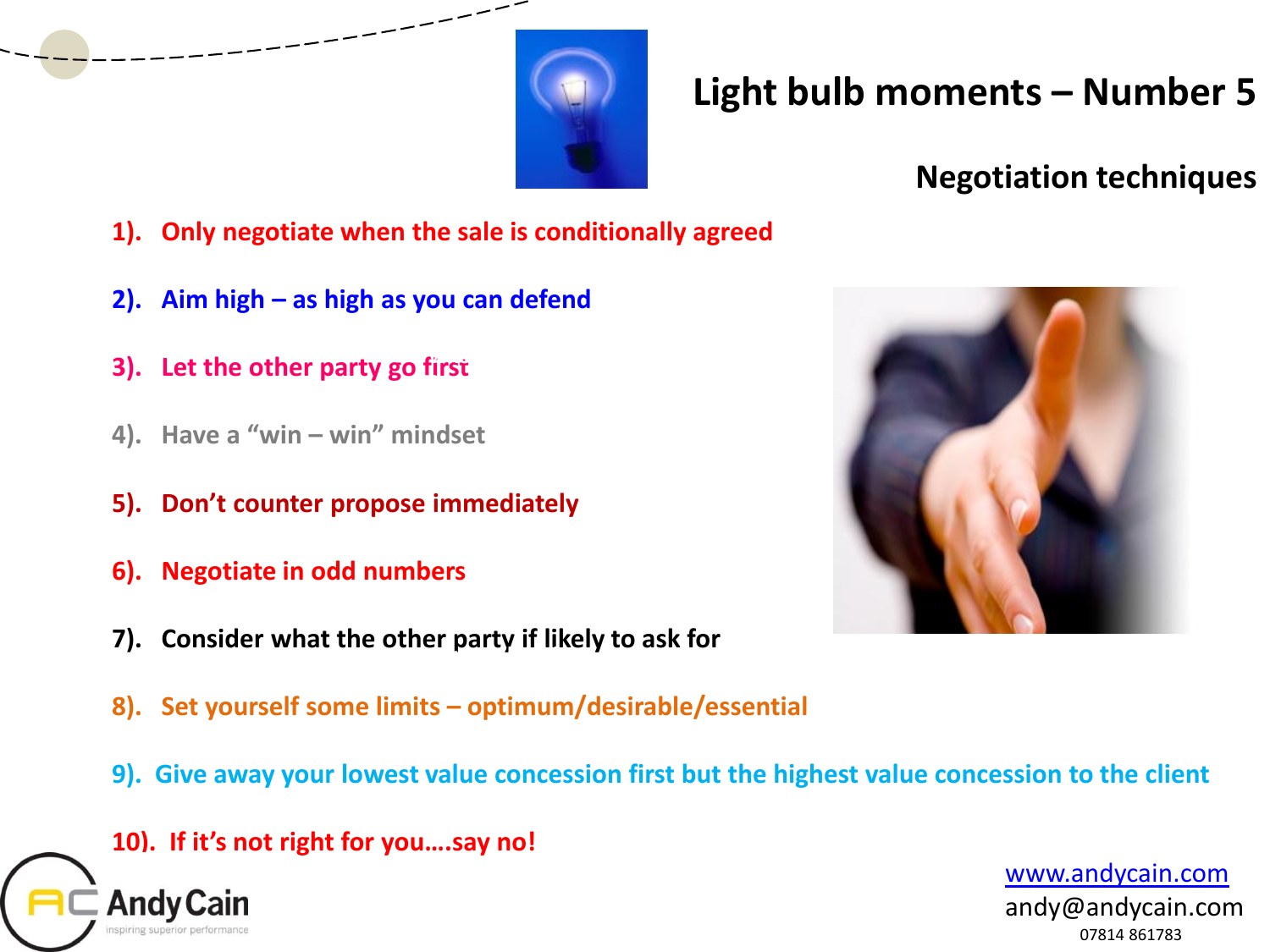

**Aim high – as high as you can defend –** you can always come down, but you can never go up!

-----------

Let the other party go first – if you can gauge where the other party is willing to start it might just fall in your acceptable price zone. Remember, customers don't always buy the cheapest price, they buy perceived value.

**Have a "win – win" mindset –** in order for a long term relationship or repeat business and referrals to be generated it is important that your customer is happy with the deal AND you are happy with the deal.

**Don't counter propose immediately -** take your time, if you reply with a lower price too soon it may look as though you have got more to give away. Be very considered in your reply.

**Negotiate in odd numbers** – if you negotiate in odd numbers it looks as though you have thought very carefully about what you can give away. The customer is less likely to push for more if they think they have got all they can get from you.

**Consider what the other party if likely to ask for** – if you can, speak to your colleagues about what you think your customer is likely to ask for. Knowledge is power (so they say), if you know what your customers position is likely to be then you can be more prepared for the negotiation process.

**Set yourself some limits –** and stick to them! Remember – your customer will have done exactly the same.

**Optimum** - the best possible price you could get for your product or service, and start the negotiation;

**Desirable -** what you would be happy to get for your product or service,;

**Essential -** what you cannot afford to drop below.

Give away your lowest value concession first but the highest value concession to the client – instead of reducing your margin think about what else you could give away. For example, a printing company could offer to print a years worth of stationery and store it for their customer to call off when necessary. The customer wins with a better price on volume, the printer wins because he has got that customers business for a year at the right price.

[www.andycain.com](http://www.andycain.com/) **If it's not right for you….say no! –** its OK to turn business away if it's not right for you. In my experience when I have refused to do work because is compromises the quality, very often the work comes back to me at the original price because what has been promised by someone else at a lower price has been sub-standard. Don't forget *"pay cheap, pay twice".*

andy@andycain.com 07814 861783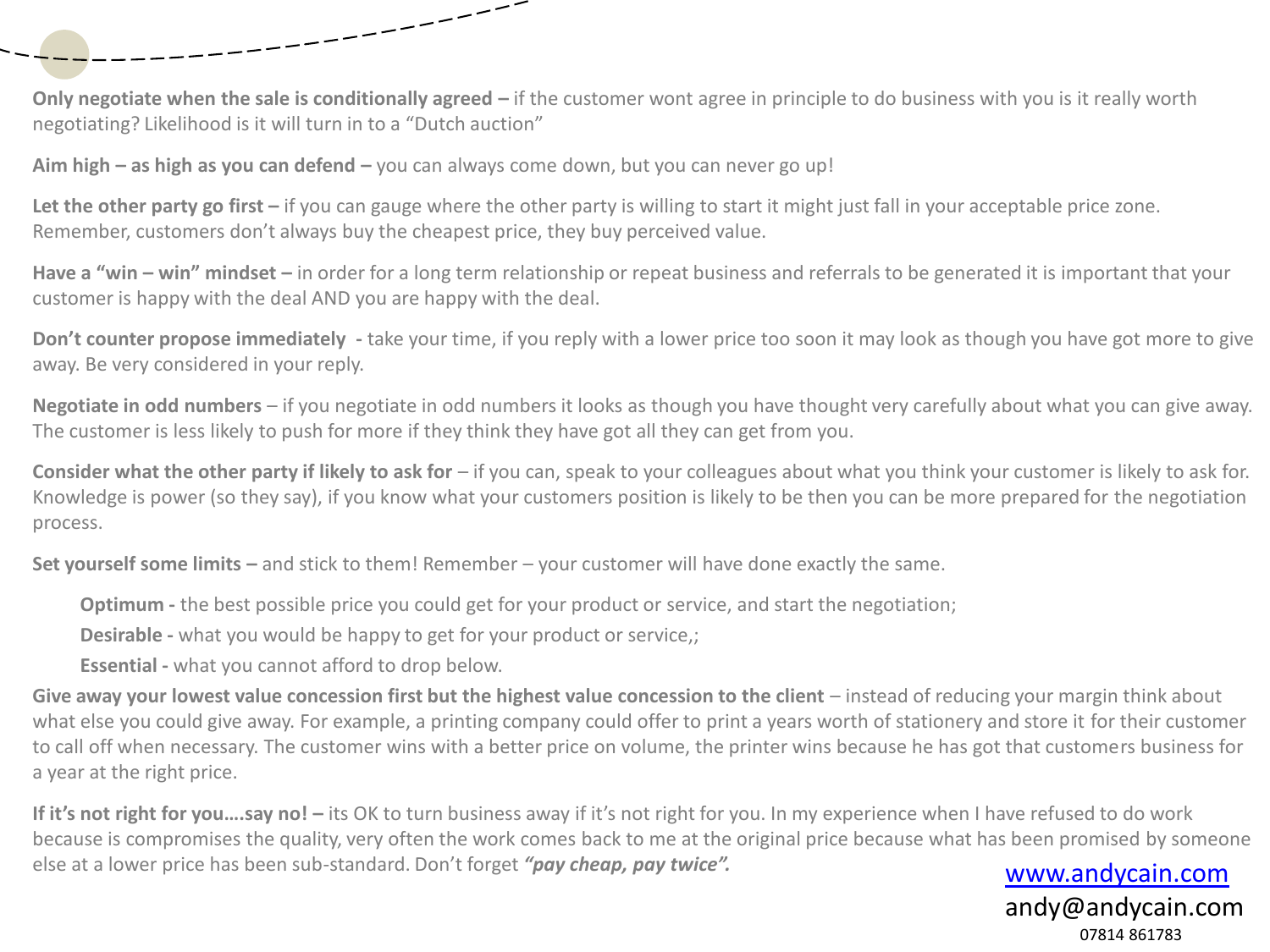

## **Light bulb moments – Number 6 Why do people buy from YOU?**

- **1). What do your customers like about YOU?**
- **2). What do YOU do differently? Where, When, How.**
- **3). What are YOUR business beliefs?**
- **4). Why do customers do business with YOU?**



- **5). How strongly do you believe in what YOU do and what YOU are selling?**
- **6). How can YOU add value to your customers business?**
- **7). If YOU were the customer, would YOU buy from or refer others to YOU?**

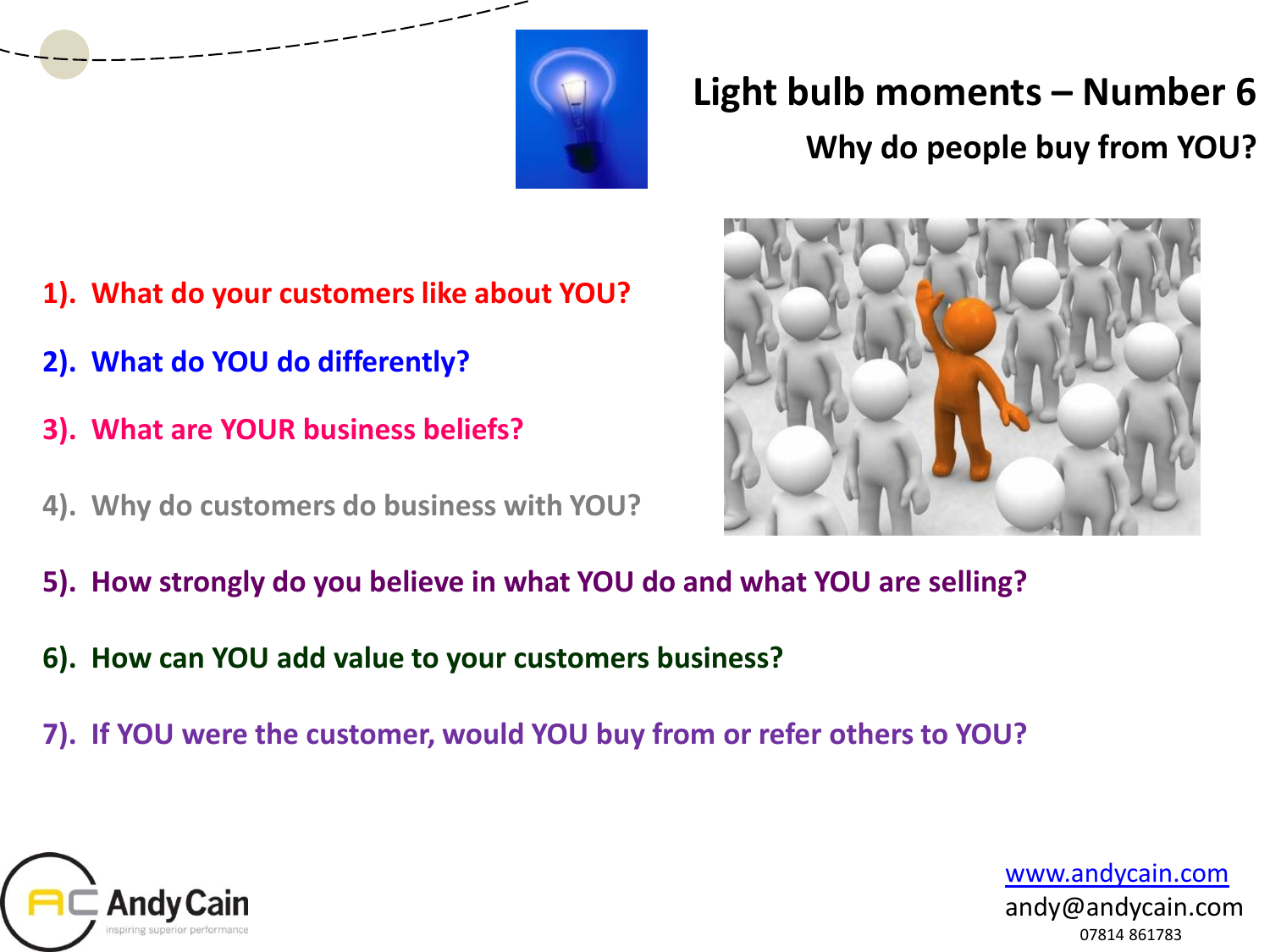In business today many companies purport to have their own unique selling points (USP's), faster service, better quality, unique processes and so on. However, all of these things can be replicated by their competitors if they so desire.

So how can we change the way the game is played so that the advantage comes back to you? The one thing your competitors can never replicate is **YOU**. Given that your competitors can never replicate **YOU,** we should identify within us:

- What it is that customers actually like about you;
- What do you do differently;
- What are your business beliefs;
- Why do customers do business with you;
- How strongly do you believe in what you are selling and who you represent;

أسسسسسب

- How can you add value to your customers business?
- If you were the customer, would you buy or refer others to you?

You see, no matter who you are or what you do we all find ourselves buying from people we actually like, people who we start to believe in and we feel very comfortable with. So to be different and get ahead of your competitors **identify your very own unique selling points**.

But don't keep them to yourselves, be proud of what you can achieve for your customers and tell them how good **YOU** can be for them - this way your customers will buy from **YOU** and not your competitors.

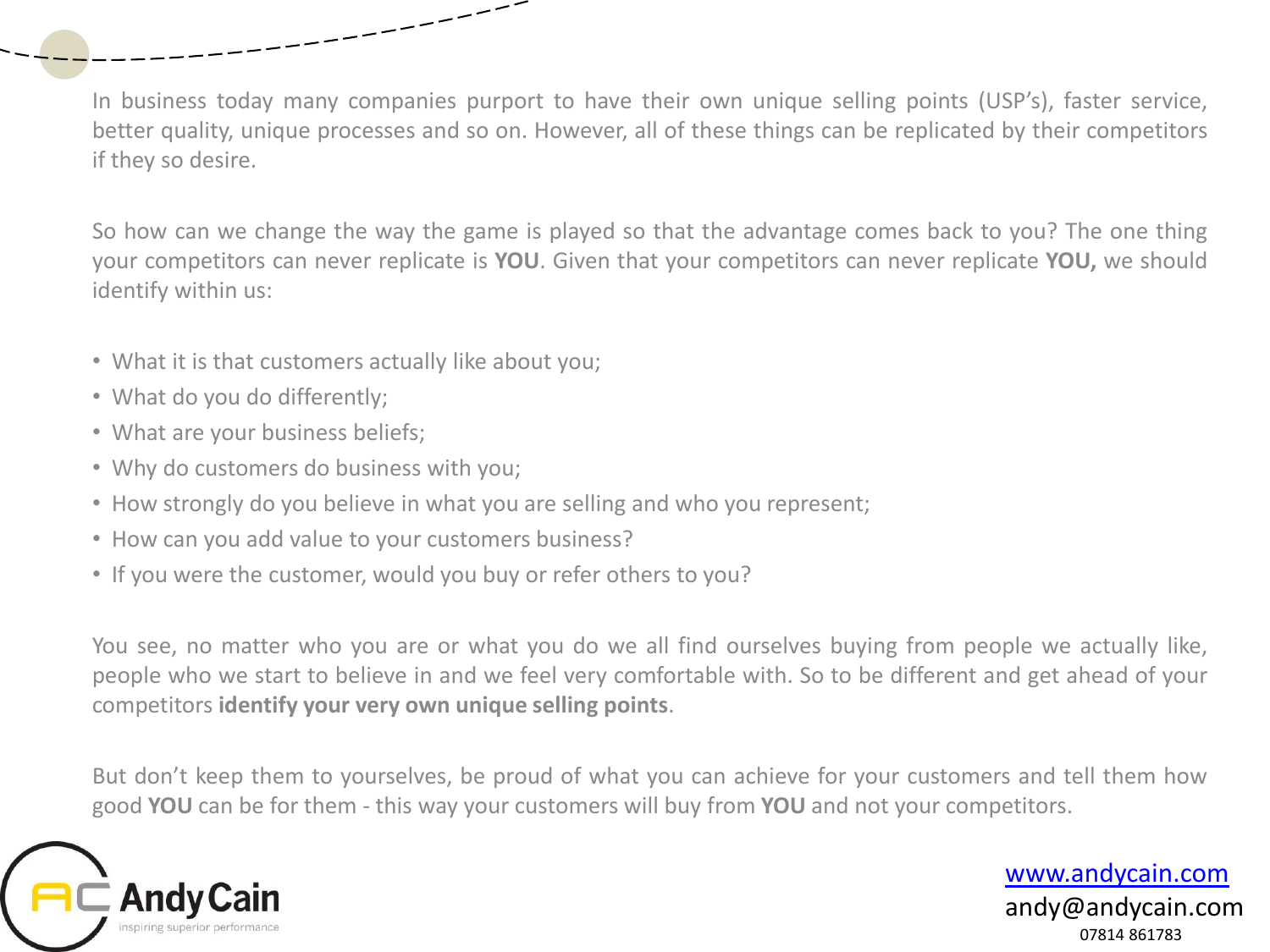

### **"Renew old friendships"**

- **1). Review the customers who you conducted business with last year and the year before:**
	- **- Have they used you recently?**
	- **- When did they last work with you?**
	- **- What can you do to work with them again?**
- **2). Review your client and prospect database:** 
	- **- How often are you speaking to them?**
	- **- How often are they speaking to your competitors?**
- **3). Take a look at the customers who are regularly working with you:** 
	- **- What else can you do for them?**
	- **- Are they happy?**
	- **-** Are they part of a larger group of companies? **Do you, etc**
	- **- Who else do they know?**
- **4). Don't forget "THE POWER OF 3"**

*"One way in which I am proud to grow my business is through referrals, which three people would you suggest I talk to about my products/services"*



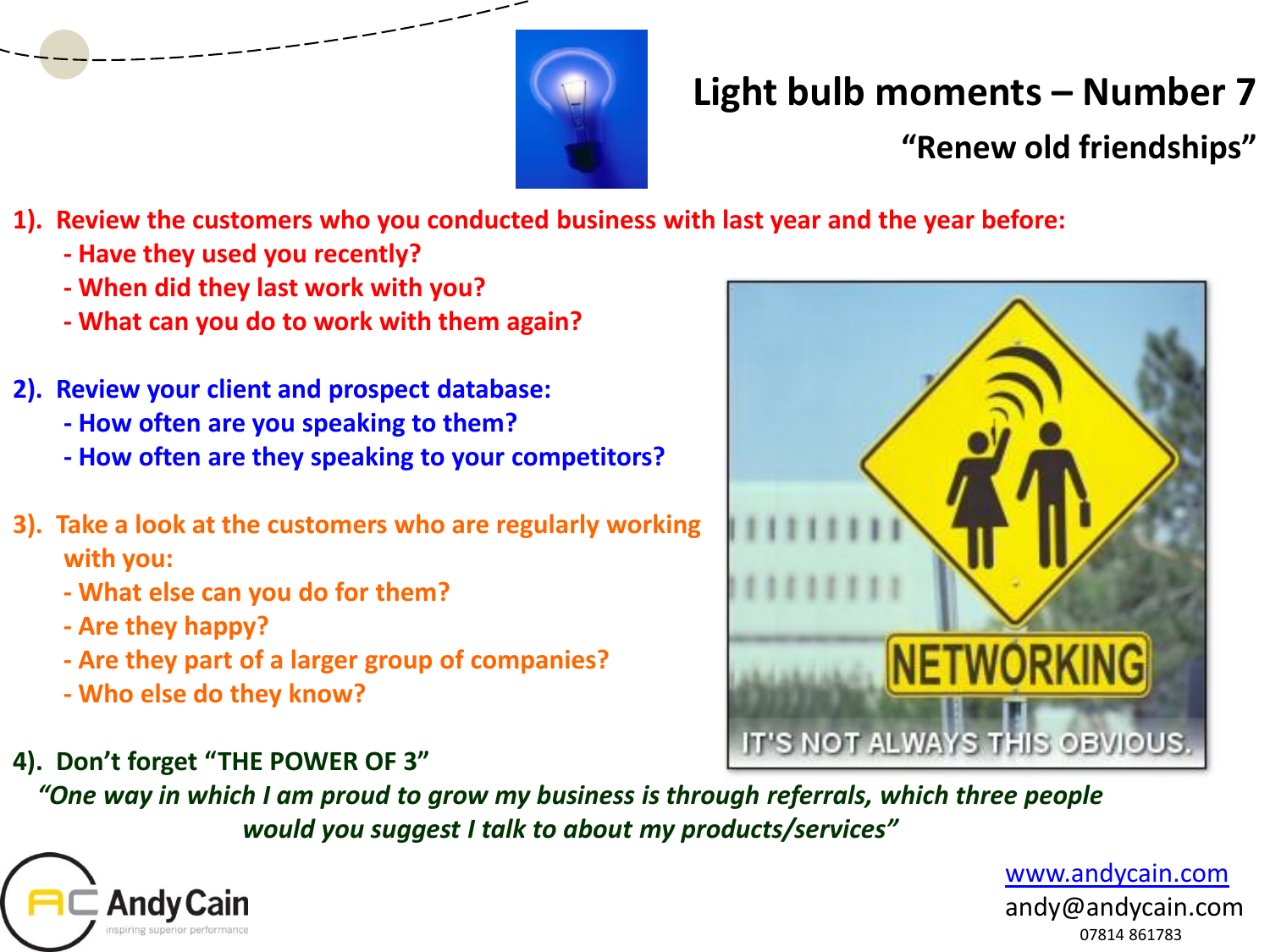#### **How well do you know your customers?**

When you are working with your customers it is important to understand the worth of each customer to your business. The best businesses have a number of customers who buy from them time and time again. In fact, the best businesses survive by having customers who buy from them time and time again.

#### *"A sale is a onetime deal, a customer is forever"*

When you care about what is important to your customers, you go out of your way to deliver:

- The best possible service;
- The highest quality service;
- The most convenience;
- The greatest value.

When you take on a customer you are making the commitment to do whatever it takes to make sure the customer has a good experience with you as a supplier. By focusing on their needs at all times and showing how you and your services can meet those needs, you give your customers real value – value that they will gladly pay for.

Your customers will know you are serious about value if they sense that you look upon the relationship as a *long-term* rather than a *short term* relationship. In other words, they will realise that you are more interested in keeping your customer rather than just making a sale.

#### **Think of the customers that you look after and ask yourself:**

Who do we know within their organisation? How well do we know them ? How much do they spend with us? How often should I be speaking to them? Who else are they using? The same of the what do they think of my service? What do they like about us/me? What would they like us to do differently? How many of my services are they using? How many could they be using Do we have an influencing strategy ? Do we have a customer "lock in" strategy Do we have a competitor "lock-out" strategy?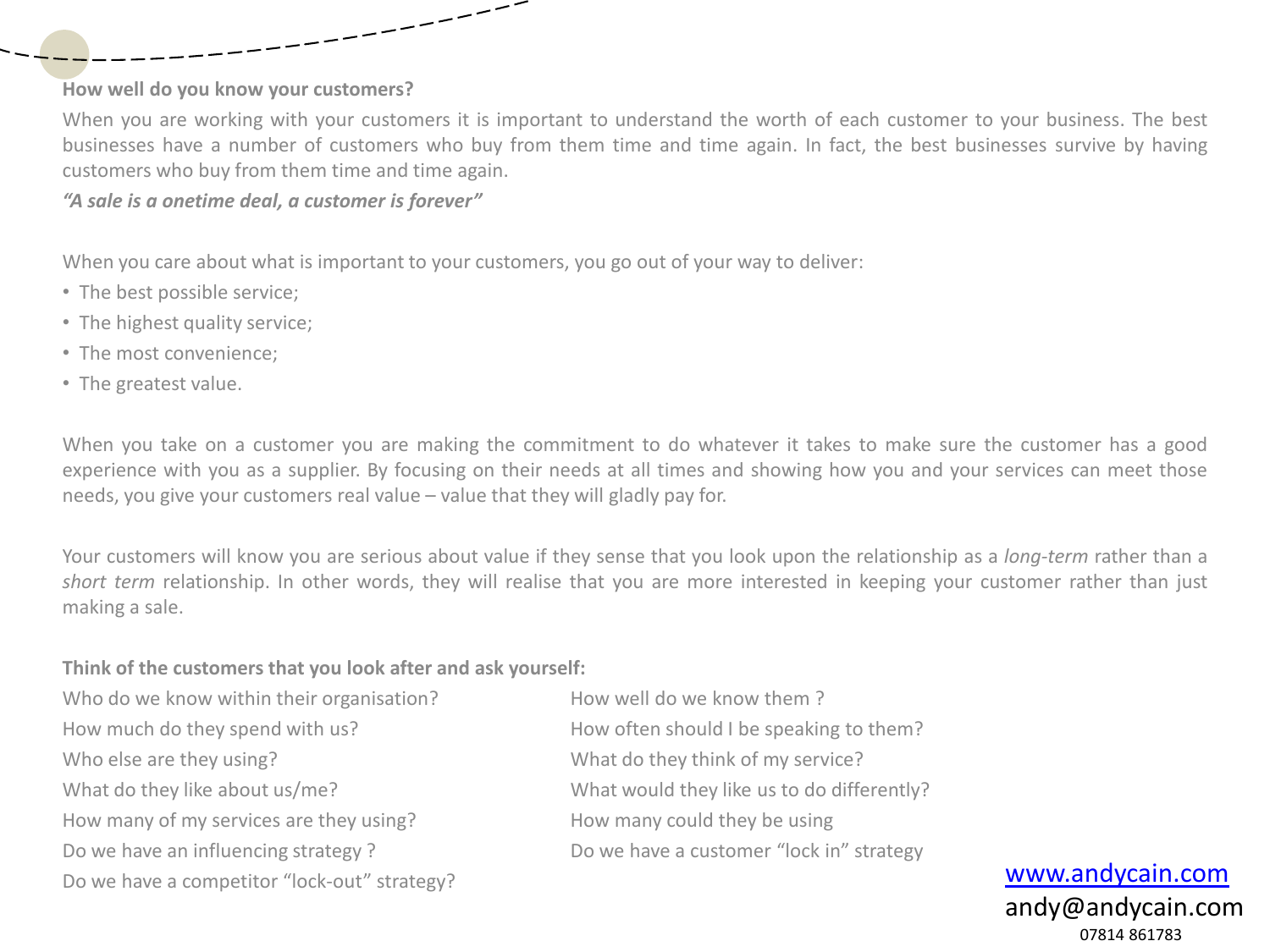

**"Business is just below the surface"** 



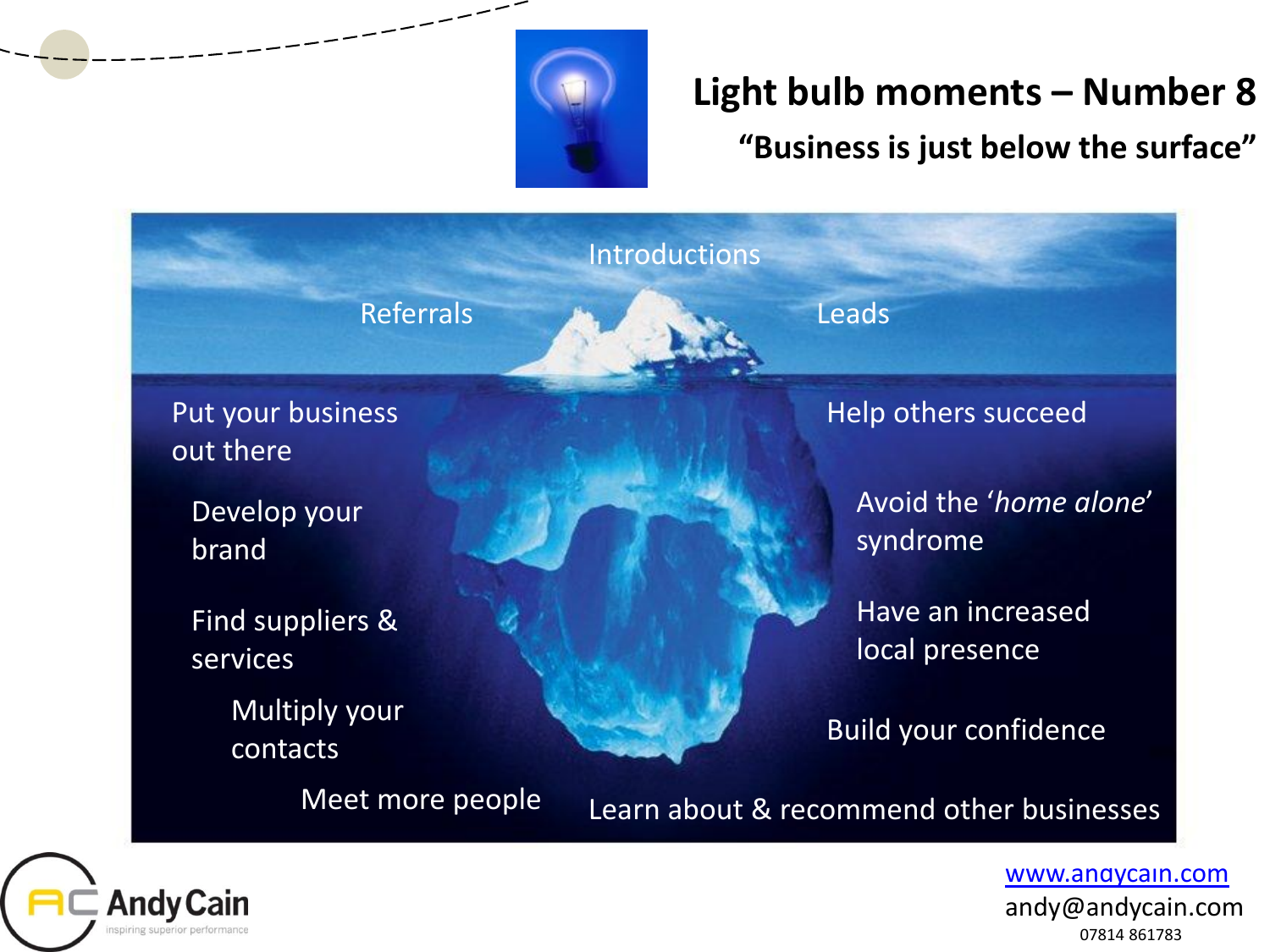Have you ever thought about why businesses network at networking meetings and why in the current climate networking meetings are becoming very popular. In fact anybody who is involved in the business networking sector is almost definitely seeing an upturn in members. Well in my opinion it's because many businesses need to do something different now to somehow get a different result for the future and increase their chances of survival.

The trigger for these meetings is an underlying assumption that we are all here to get more business. Strictly speaking then that assumption would be correct, but there is so much more you can achieve if you just look beneath the surface. And in reality this is where the business is going to be done by just looking beyond growing your own business. In fact if you look beneath the surface of your own networking group then perhaps you could actually find a whole new world of business waiting for you.

#### **So why attend networking meetings**:

- Networking meetings are one of the most cost-effective methods of attracting new business;
- Networking meetings are an invaluable source of meeting helpful business contacts;
- Networking meetings provide a useful forum for raising any business issues.

---

What do business owners say when asked *"Where does most of your business come from?"* **Referrals: 71.8% - Advertising: 12.1% - Cold Calling: 10.3% - Public Relations: 4.7%**

If you are not networking you could be missing out on some serious business opportunities, I was at a networking meeting recently and 37 leads were passed around the table – 3 of them even came my way !

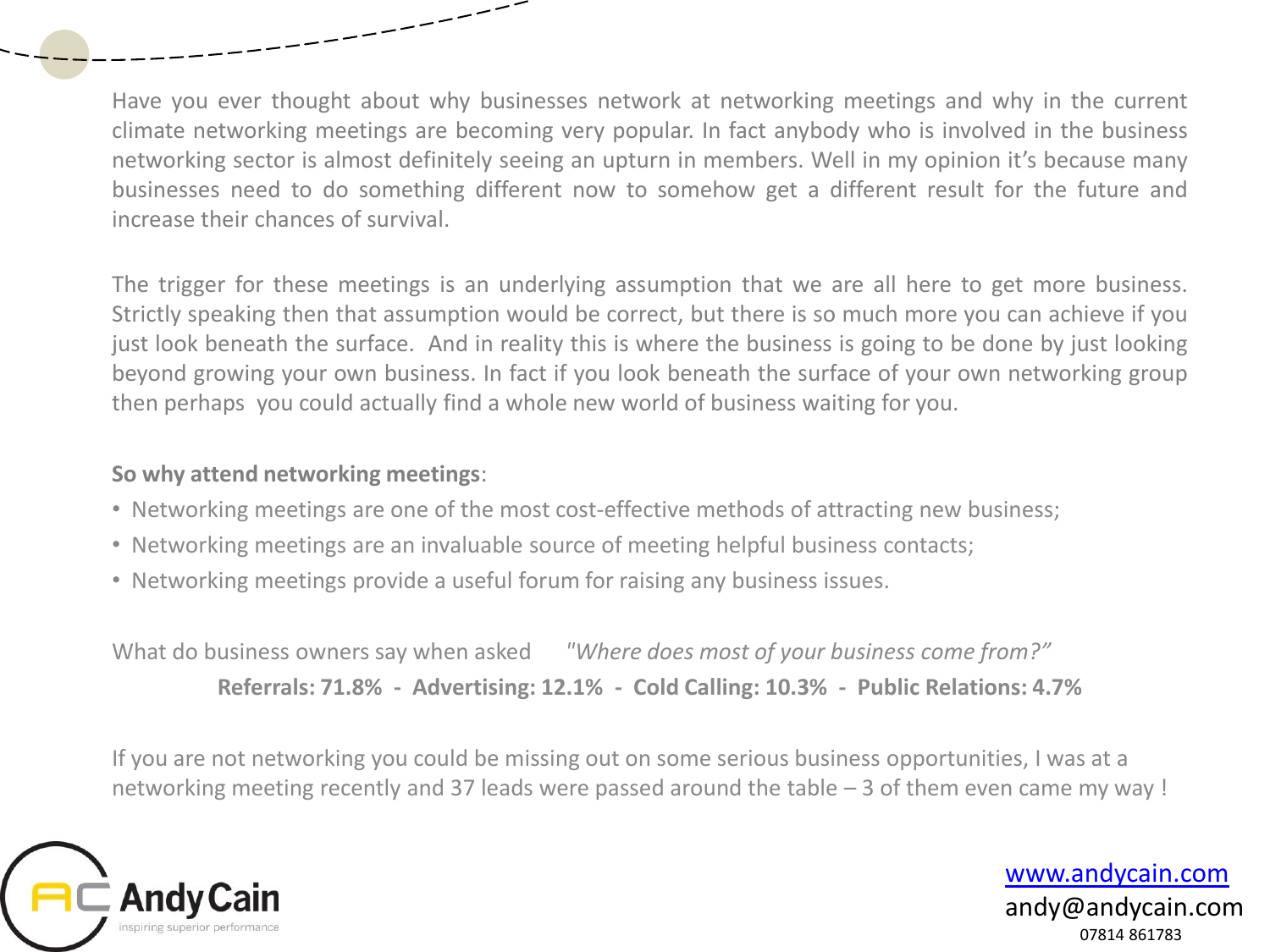

**"You've got to know what you want"** 

# Go out there Develop your brand

## Avoid the '*home alone*' The **DESIRED** outcome The **BEST** outcome

## contacts Build your contact of the second state of the second state  $\sim$ The **ESSENTIAL** outcome

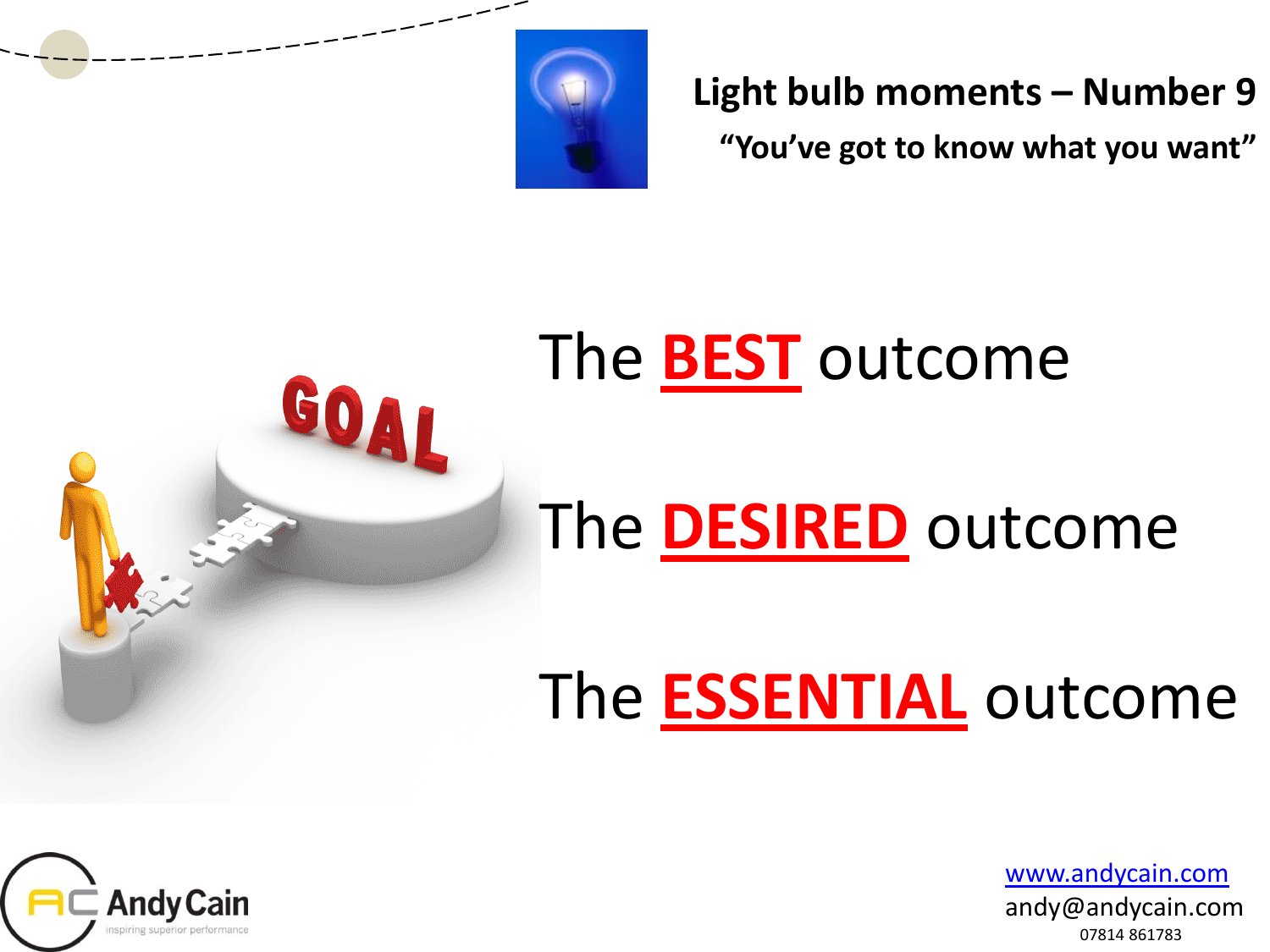Generally when we approach a business task that involves any part of the sales process we aim for effectively a 'sale'. However, sometimes we don't get what we want, if this happens consistently we start to feel de-motivated and rejected, even losing the self-belief that we have always had in our own business. The reality is not every telephone call, business meeting, quotation or even networking opportunity will give us the result we most want…more business…now.

An excellent way to counter the rejection and de-motivation is to have a **BEST**, **DESIRED** and **ESSENTIAL** outcome objective in everything that we do. You see, by setting yourself 3 objectives it puts you into a different frame of mind. You **are** likely to achieve one of them, and every time we achieve an objective or something we set out to do then it's a big tick in the box and it makes us feel pretty good.

For example, if I was phoning a client to try and get an appointment to pitch for a new piece of training business, then perhaps my objectives could be:

**BEST OUTCOME** – an appointment with a decision maker to discuss their requirements;

----------

**DESIRED OUTCOME** – an opportunity to call them back at an agreed time to set up an appointment;

**ESSENTIAL OUTCOME** – to gain some extra information to help me understand what their drivers are when it comes to a training programme for their business.

So, don't wait for your future to come to you. **You** must decide on what you want **your future** to look like, **plan** what you need to do to get it, and finally go out there, **have some fun** and **create the future** that you want.

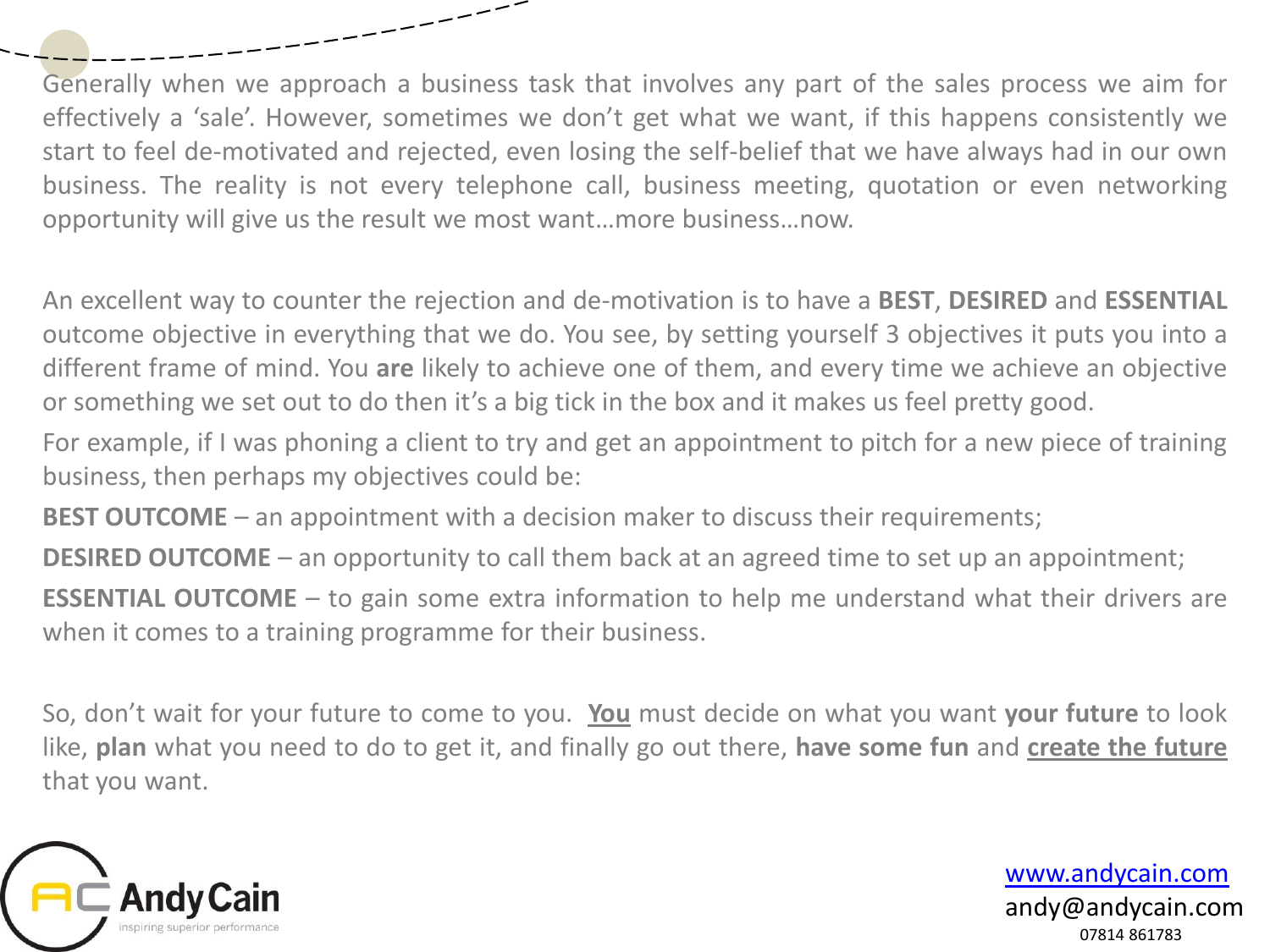

**"The way you communicate says everything about you"** 



Passive





Aggressive

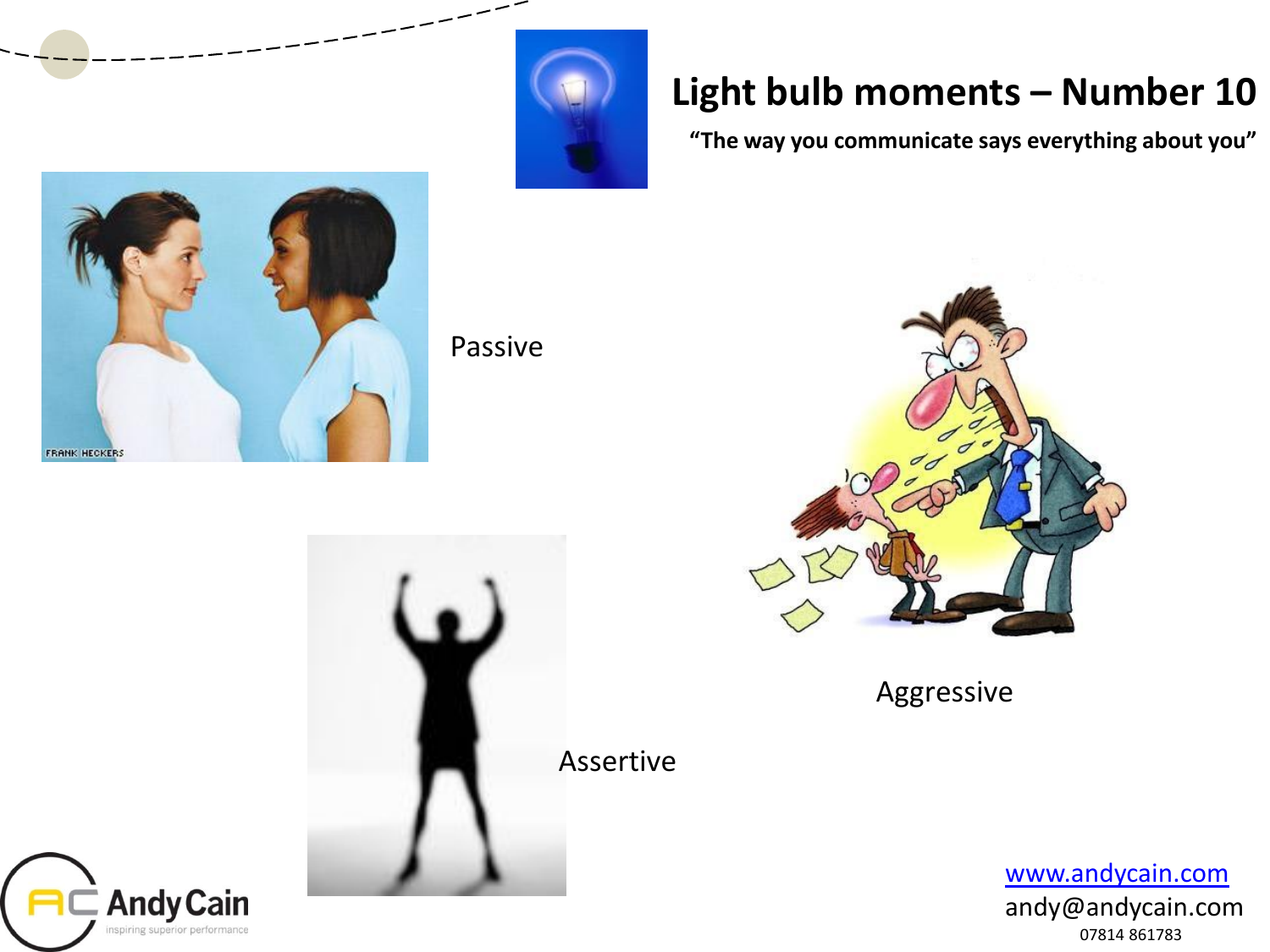Good communication is crucial to achieving effective working relationships. How you choose to communicate with your clients can seriously affect the amount of business you do with them. When your communication is in top form your relationships will feel relaxed, open and honest but when your communication is poor the relationships can feel cold, strained, tense and as if one person is withholding from another in some way.

**Communication Styles – Passive, Aggressive & Assertive.** 

#### **What does passive behaviour involve?**

- Failing to stand up for your own rights/thoughts/feelings;
- Failing to express your own thoughts, needs wants, beliefs, opinions or expressing them in an apologetic way.
- You would say things like "sorry to bother you"; "it's just a quick call"; "we will negotiate".

استستست

#### **What does aggressive behaviour involve?**

- Standing up for your own rights/thoughts/beliefs at the expense of others;
- Expressing your needs, wants, beliefs, opinions and feelings in inappropriate ways;
- Ignoring the needs/thoughts of others.
- You would say things like "you will"; "there is no negotiation"; "that's the final deal" and it tends to play on peoples emotions.

#### **What does assertive behaviour involve?**

- Standing up for your own rights/thoughts/beliefs/opinions without upsetting others;
- Expressing your desires, wants, needs, beliefs, opinions in appropriate ways;
- Thinking, feeling and behaving positively, looking for a win / win approach;
- You would say things like "lets think this through"; "how can we make this work", you would ask open and challenging questions and you would always involve the other person.